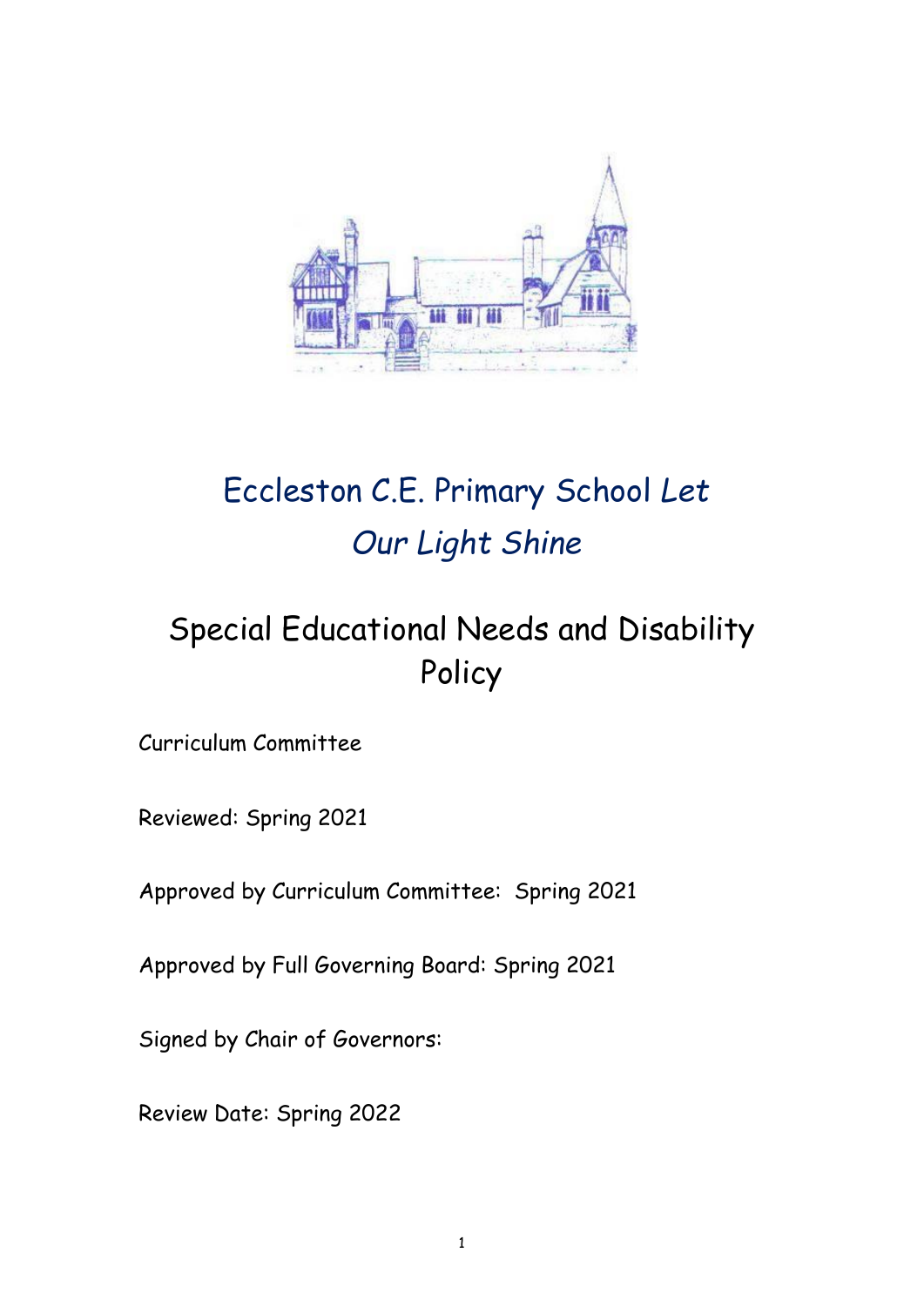## **ECCLESTON C.E. PRIMARY SCHOOL Special Educational Needs & Disability (SEND) Policy**

This policy should be read in conjunction with **The School Offer** (SEND Information Report) available via the school's website.

## **Intent**

This policy outlines our intent to meet our duty and obligation to provide a high quality education to all of pupils, including pupils with special educational needs and disabilities (**SEND**), and to do everything we can to meet the needs of pupils with **SEND**.

We aim to ensure that all pupils including those with **SEND** receive a broad and balanced curriculum that is appropriate to individual needs and abilities. We aim to ensure that pupils reach the highest possible level of personal achievement and to be fully included in all aspects of the curriculum and school life.

## **Implementation**

At Eccleston School, we will work closely with **SEND** pupils, their parents and carers, the local authority (Cheshire West and Chester) and other education, health and social services to provide the best outcomes for all children with **SEND**. We recognise that those children in our school who have been identified as having a learning difficulty need support and so special provision will be made for them.

At Eccleston, we value the individuality of all our children, give them appropriate challenge and offer them lots of enriching opportunities so that our pupils will achieve the highest possible standards. By ensuring all pupils have access to everything that we do we hope to develop children's knowledge, skills and understanding and develop positive attitudes for life beyond school.

## **Impact**

By respecting the rights of all children at our school (irrespective of difference in ability), we believe pupils will reach their potential and develop into active, successful and responsible adults.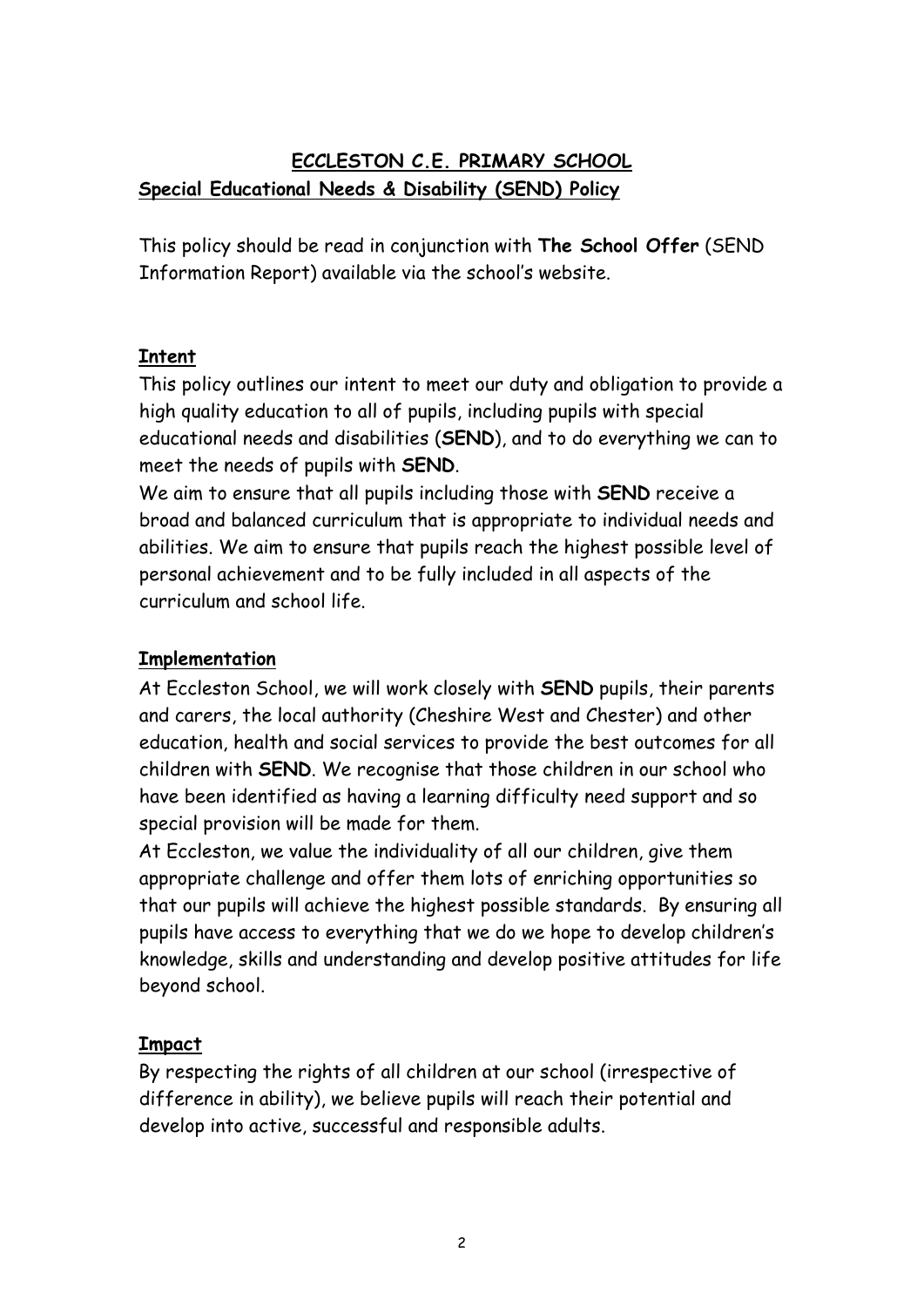This policy guides the way in which we will implement inclusivity for our children with SEND at Eccleston.

The **SEND Code of Practice (2015)** identifies four broad areas of need as:

- communication and interaction;
- cognition and learning;
- social, emotional and mental health; and
- physical or sensory.

## **Identification of children with SEND**

At Eccleston, we use a wide range of strategies for the early identification of pupils who may have SEND. We recognise the benefits of identifying need at the earliest point and then making effective provision through a **graduated approach**. Identification is assessed through observations, discussions and formal testing.

Children are identified as having a special need if they:

- are making less than expected progress;
- are failing to match or better previous rates of progress;
- are failing to close or widen the attainment gap between themselves and their peers;
- are behaving in a way that indicates social or emotional distress; and/or
- are known to have a sensory, physical or medical difficulty.

#### **Support for children with SEND**

At Eccleston all our teachers use **Quality First Teaching** to challenge all pupils. High quality targeted teaching is put in place when children are experiencing difficulties. Where difficulties persist, teachers will have discussions with parents/carers and the child about areas of strength and weakness and next steps will be identified and agreed.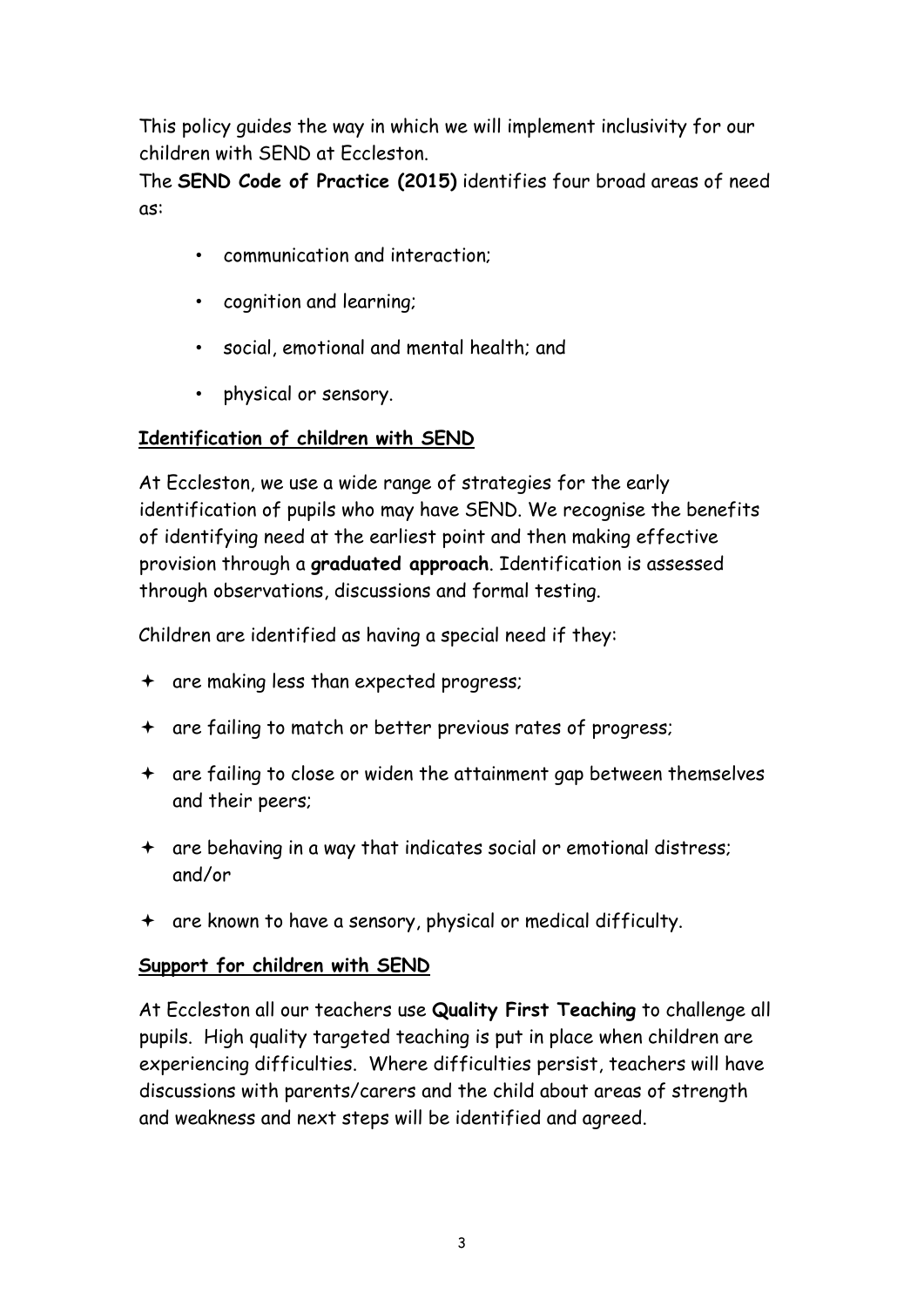A **graduated approach**/four part cycle of **'Assess, Plan, Do, Review'** is then used to support children with **SEND**.

#### **Assess**

This involves analysing the child's needs, using teacher assessment and experience of working with the child, details of previous progress and the views of the parents or carers. Regular reviews and assessments will ensure that the support and intervention is matched to the child's need and that barriers to learning are identified and overcome.

#### **Plan**

Planning will involve discussions between the teacher, **SENCo** and parents or carers, where agreed targets, interventions and support will be decided. Interventions may be used to support one or more of the four areas of need. The class teacher is responsible for the plan and will liaise with any adults involved to plan and assess the impact of support and interventions.

#### **Do**

Provision may involve in-class adult support, additional resources including computer programs or 1:1 interventions. The latter may be delivered by teachers, teaching assistants or other specialists.

#### **Review**

Regular reviews of progress will be made, evaluating the impact of the support and interventions. It will also take into account the child's views and those of parents or carers. Amendments can be made based on progress. Following regular reviews, interventions may be changed and new targets will be generated.

This will become part of the **SEND Child Profile** (See appendix to this policy), which will contain details such as:

- a summary of the child's Special Educational Needs and Disability;
- areas of strength;
- main areas of difficulty;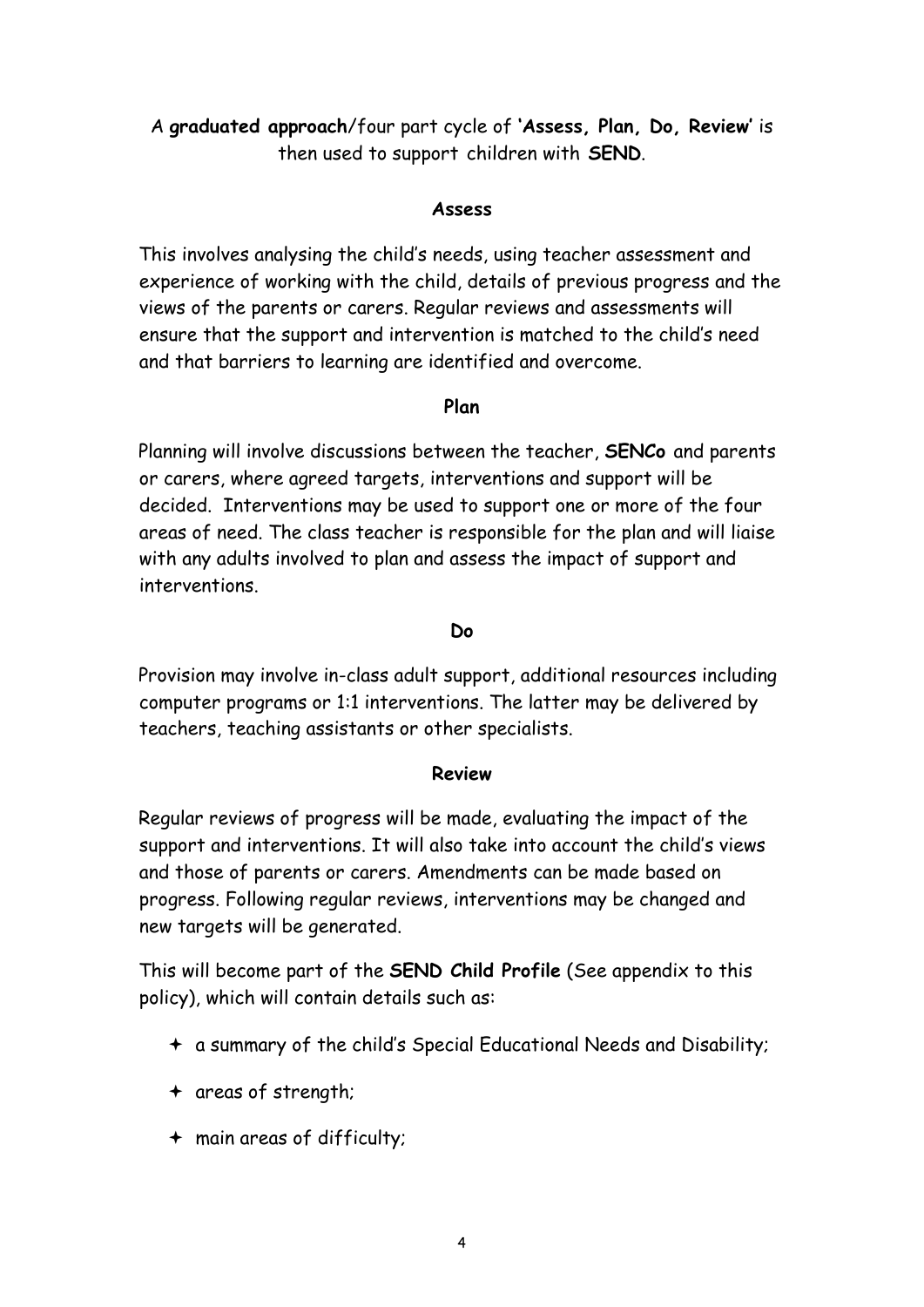- + desired outcomes for the cycle;
- additional needs or information;
- $+$  termly targets;
- assessment and pupil progress data.

The cycle will be reviewed and evaluated each term, or as appropriate. The review will be shared with the child and his or her parents/carers, enabling them to be involved in planning next steps.

Further advice and professional support may be sought and implemented as is considered necessary for the individual needs of the child.

Where pupils' needs are still not being fully met, the school may apply for **Top Up Funding** from the local authority. If money is allocated, the school will use this to provide specific and targeted support for the child. This often involves additional 1:1 adult support in core lessons but this is not the only way funding is used.

Occasionally, it may be necessary for the school to consider (in consultation with the parents and any outside agencies involved) applying for a statutory assessment. A panel of local authority specialists meet to decide if this is an appropriate approach for the individual and if agreed, an **Education, Health and Care Plan (EHCP)** is written. This becomes a statutory document outlining support and short and long-term outcomes for the child. The **EHCP** is reviewed at school annually.

## **SEND funding at Eccleston**

Funding is determined by using a local funding formula, with an overall amount allocated to the **SEND** budget. This is not ring-fenced, and it is for our school to decide how best to use it. School is expected to provide support for a child with **SEND** to the nationally prescribed threshold per pupil, per year (currently up to £6000). Some pupils with higher levels of need may be entitled to **Top Up Funding**.

The Head, **SENCo** and **SEND** governor monitor and review the spending of **SEND** funds to ensure resources are having the best impact on pupil progress.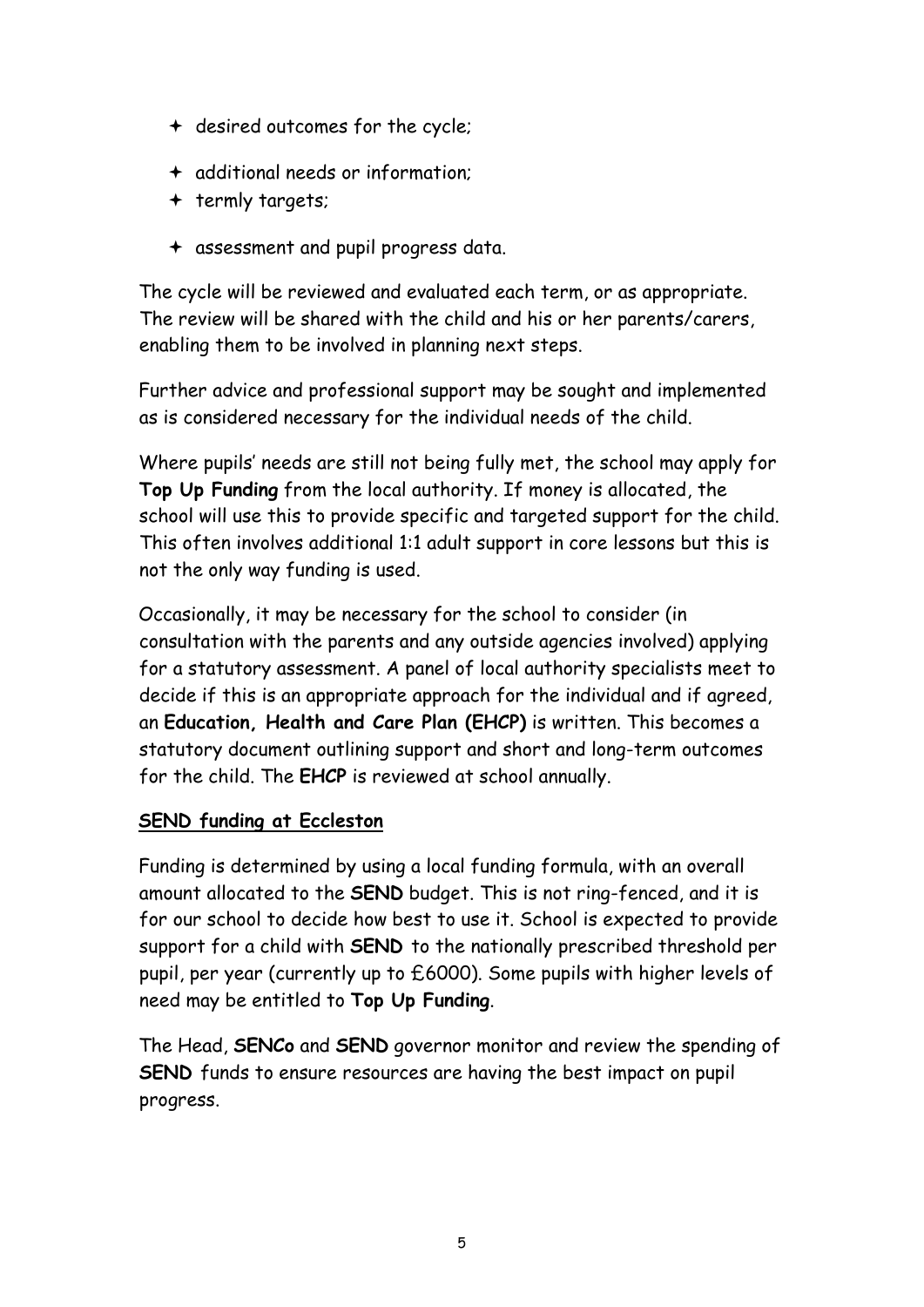#### **Responsibilities**

#### **Adults at Eccleston who have responsibility for SEND are:**

Head teacher: Katie Prescott Governor: Susan Willan SENCo: Susanne Wearden All class teachers Support teachers

#### **The role of the class teacher is to:**

- deliver **Quality First Teaching** to all children, through a broad, balanced and relevant curriculum;
- take steps to identify children within their class who may have a special educational need or disability as early as possible;
- gather evidence to support this identification;
- liaise with the **SENCo** and parents;
- create a **SEND Profile** which contains relevant individual targets and outline support strategies for each child; and
- review provision and targets regularly.

#### **The role of the SENCo is to:**

- oversee the day-to day operation of the **SEND** policy and **The School Offer;**
- co-ordinate provision for children with **SEND**;
- ensure there is liaison with parents and other professionals in respect of children with **SEND**;
- advise and support other practitioners in the school;
- contribute to the continued professional development of the staff;
- ensure that an appropriate **SEND Profile** is place for each **SEND**  child;
- ensure that relevant background and assessment information about children with **SEND** is collected, recorded and updated;
- liaise with external agencies;
- ensure that the **SEND** Code of Practice (2015) and Cheshire **Graduated Response** to **SEND** are followed; and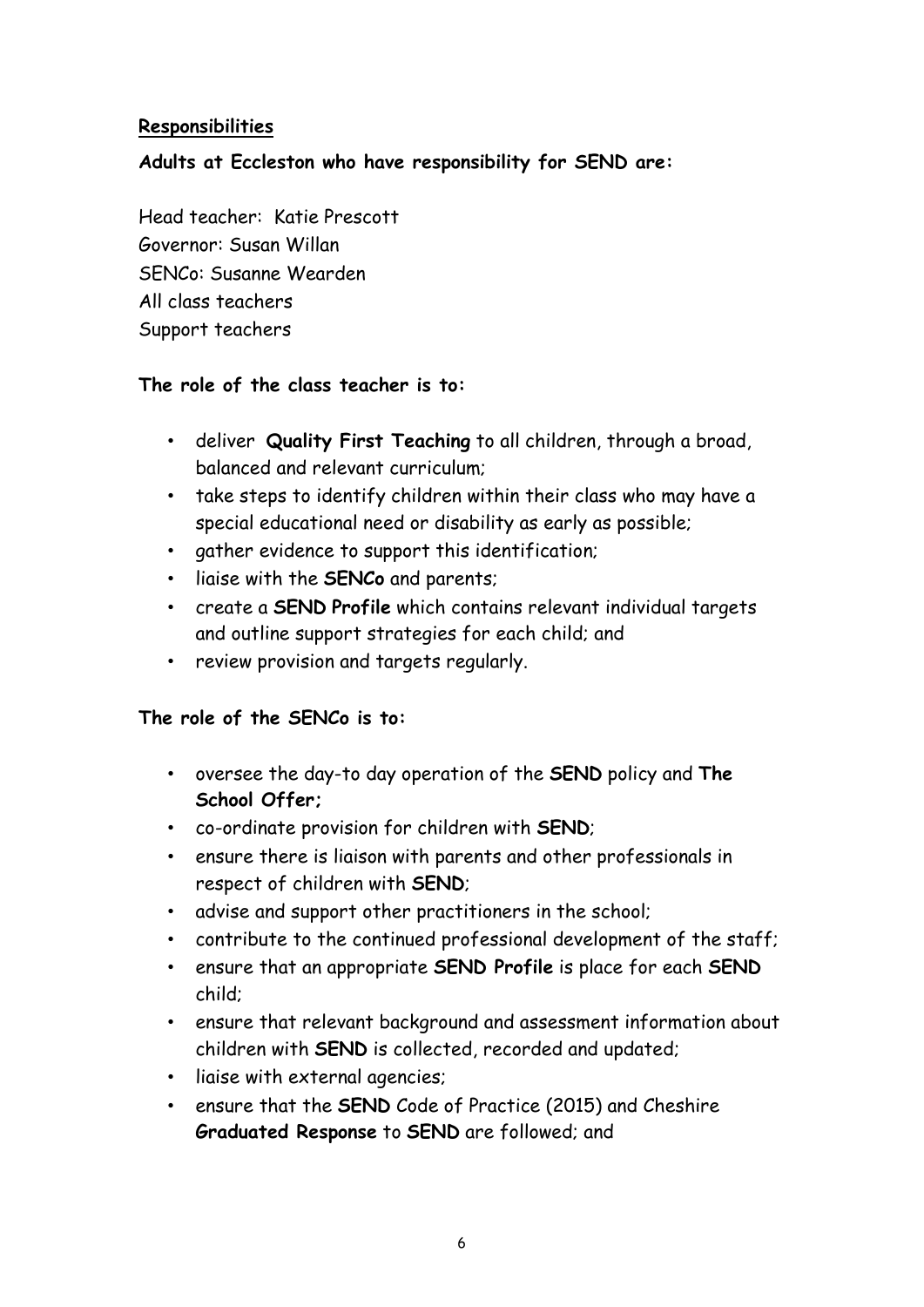• ensure that transition procedures between classes and to other primary or secondary schools are suitable for each child.

## **The role of the SEND governor is to support the SENCo and take responsibility to:**

- ensure that provision is made for pupils who have **SEND**;
- ensure that teachers are aware of the importance of identifying **SEND** in pupils early, and providing a high quality curriculum for those children with **SEND**;
- consult with the local authority and the governing bodies of other schools, when necessary or desirable;
- ensure inclusive practice for all pupils, so far as is reasonably possible;
- ensure the school's **SEND** policy and the **School Offer** include all information and are published as required by regulations;
- have regard to the **Code of Practice** when carrying out duties for pupils with **SEND**;
- ensure that the quality of **SEND** provision is continually monitored, evaluated and reviewed.
- see that **SEND** provision is an integral part of the School Development Plan.

## **Glossary of terms and abbreviations**

**SEND Profile –** A document produced by the school about a child with SEND. The purpose of the child's **SEND Profile** is to provide views, information and advice relevant to the child or young person. This may include their strengths and needs, medical conditions and progress and will inform future planning.

**Code of Practice (2015) –** This document sets out details of the legal requirements that must be followed to meet the needs of children and young people with **SEND** . It provides statutory guidance that must be followed by law unless there's a good reason not to. It explains the duties of local authorities, health bodies, schools and colleges to provide for those with SEND.

**EHCP – Education Health Care Plan -** An EHC plan is a legal document that describes a child's special educational, health and social care needs. It explains the extra help that will be given to meet those needs and how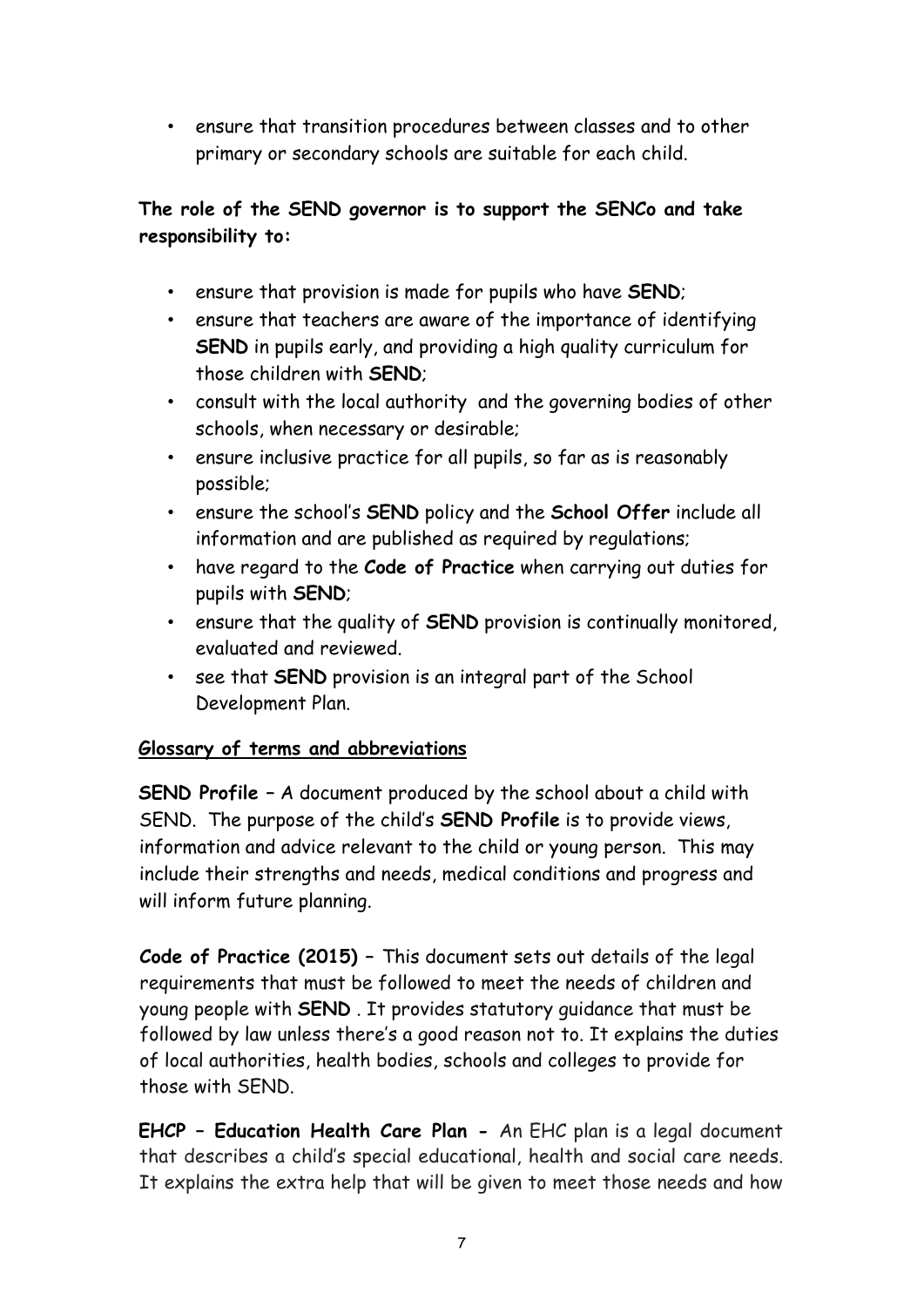that help will support the child or young person to achieve what they want to in their life.

**Graduated Approach/ Response –** This is a four part cycle through which decisions and actions for pupils with **SEND** are revisited, refined and revised, leading to a growing understanding of the pupil's needs and of what supports the pupil in making good progress and securing good outcomes. The four stages of the cycle are: • Assess • Plan • Do • Review **The Local Offer -** All local authorities have to publish how they support pupils with **SEND**. Cheshire West and Cheshire's Local Offer can be accessed via[;](http://www.westcheshirelocaloffer.co.uk/) **[www.westcheshirelocaloffer.co.uk](http://www.westcheshirelocaloffer.co.uk/) [\(](http://www.westcheshirelocaloffer.co.uk/)Live Well Cheshire West)** 

**Quality First Teaching** - This is high quality everyday personalised teaching that should be on offer for all children. It is an approach which involves high levels of pupil interaction, engagement and learning. Teachers use appropriate questioning, modelling, explaining and resources to motivate all pupils. There is an expectation for pupils to accept responsibility for their own learning and work independently and that teachers will provide a positive and enabling environment with lots of encouragement and praise.

**The School Offer –** This is a publication that every school is required to put on their website to outline how they support the needs of **SEND** pupils. It is sometimes called **The School Information Report**. Eccleston's School Offer is available on our website.

**SEND – Special Educational Need and Disability –** A child is considered to have SEND if they have greater difficulty in learning than the majority of others of the same age, or if they have a disability which prevents or hinders them from making use of facilities of a kind generally provided for others of the same age in mainstream schools.

**SENCo – Special Educational Needs and Disability Coordinator -** A SENCo is responsible for the day-to-day operation of the school's **SEND** policy. All mainstream schools must appoint a teacher to be their SENCo. At Eccleston, the SENCo is Susanne Wearden.

**Top Up Funding –** Schools are provided with a budget for each pupil on roll (Element 1 funding). They are also allocated funds which they are expected to use for pupils with SEND (Element 2). Top Up Funding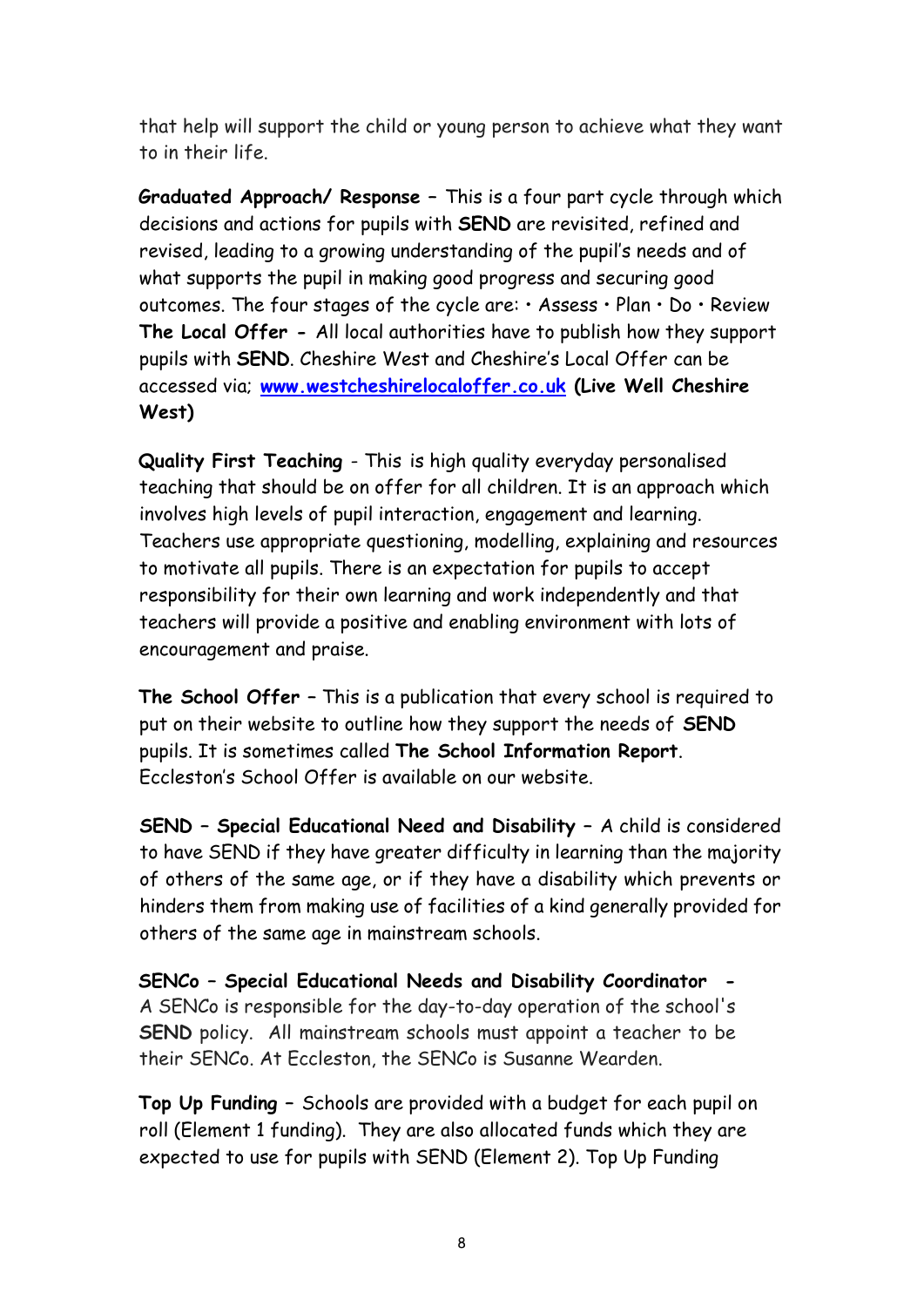(Element 3) is provided for individual pupils who require a higher level of support. The money is provided by the local authority and is based on individual need.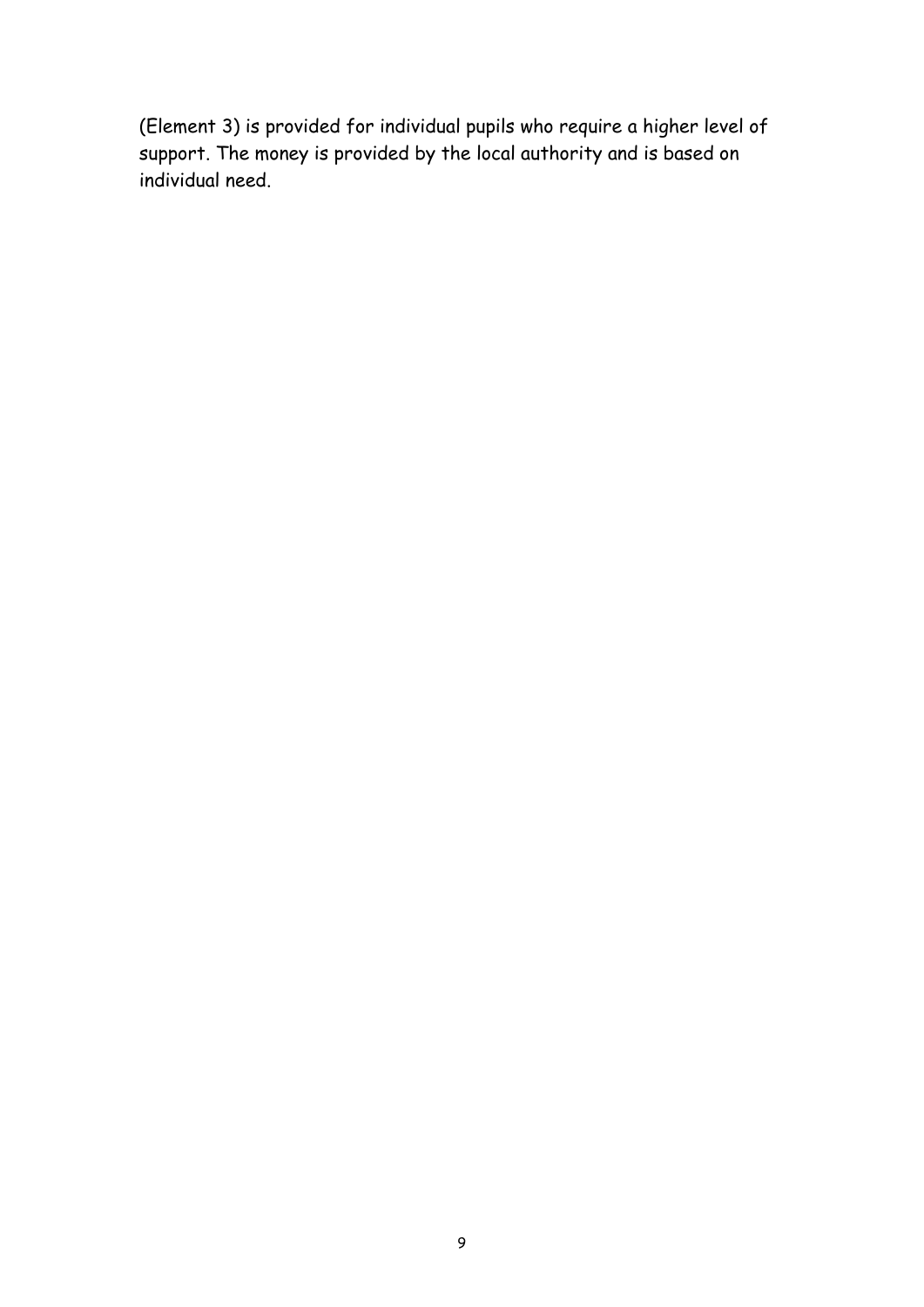| <b>Name</b> |                                                          | <b>Setting</b>                                              |  |                                                                |                                                                   |
|-------------|----------------------------------------------------------|-------------------------------------------------------------|--|----------------------------------------------------------------|-------------------------------------------------------------------|
| D.O.B       |                                                          | <b>SEN</b> status                                           |  | <b>Primary</b>                                                 |                                                                   |
| Age Y:M     |                                                          | <b>Legal status</b>                                         |  | <b>Need</b>                                                    |                                                                   |
| Year        |                                                          | <b>TAF Consent?</b>                                         |  |                                                                |                                                                   |
|             | <b>Communication and Interaction</b><br><b>Strengths</b> | <b>Communication and Interaction</b><br><b>Difficu ties</b> |  | <b>Cognition and Lanning</b><br><b>Strength</b><br>S           | <b>Cognition and Learning</b><br><b>Difficulties</b>              |
|             |                                                          |                                                             |  |                                                                |                                                                   |
|             |                                                          |                                                             |  |                                                                |                                                                   |
|             |                                                          |                                                             |  |                                                                |                                                                   |
|             |                                                          |                                                             |  |                                                                |                                                                   |
|             |                                                          |                                                             |  |                                                                |                                                                   |
|             |                                                          |                                                             |  |                                                                |                                                                   |
|             |                                                          |                                                             |  |                                                                |                                                                   |
|             |                                                          |                                                             |  |                                                                |                                                                   |
|             |                                                          |                                                             |  |                                                                |                                                                   |
|             | <b>Sensory and/or Physical</b><br><b>Strengths</b>       | <b>Sensory and/ r Physical</b><br><b>Difficu ties</b>       |  | <b>Social, Emotional and Mental</b><br><b>Health Stren ths</b> | <b>Social, Emotional and Mental</b><br><b>Health Difficulties</b> |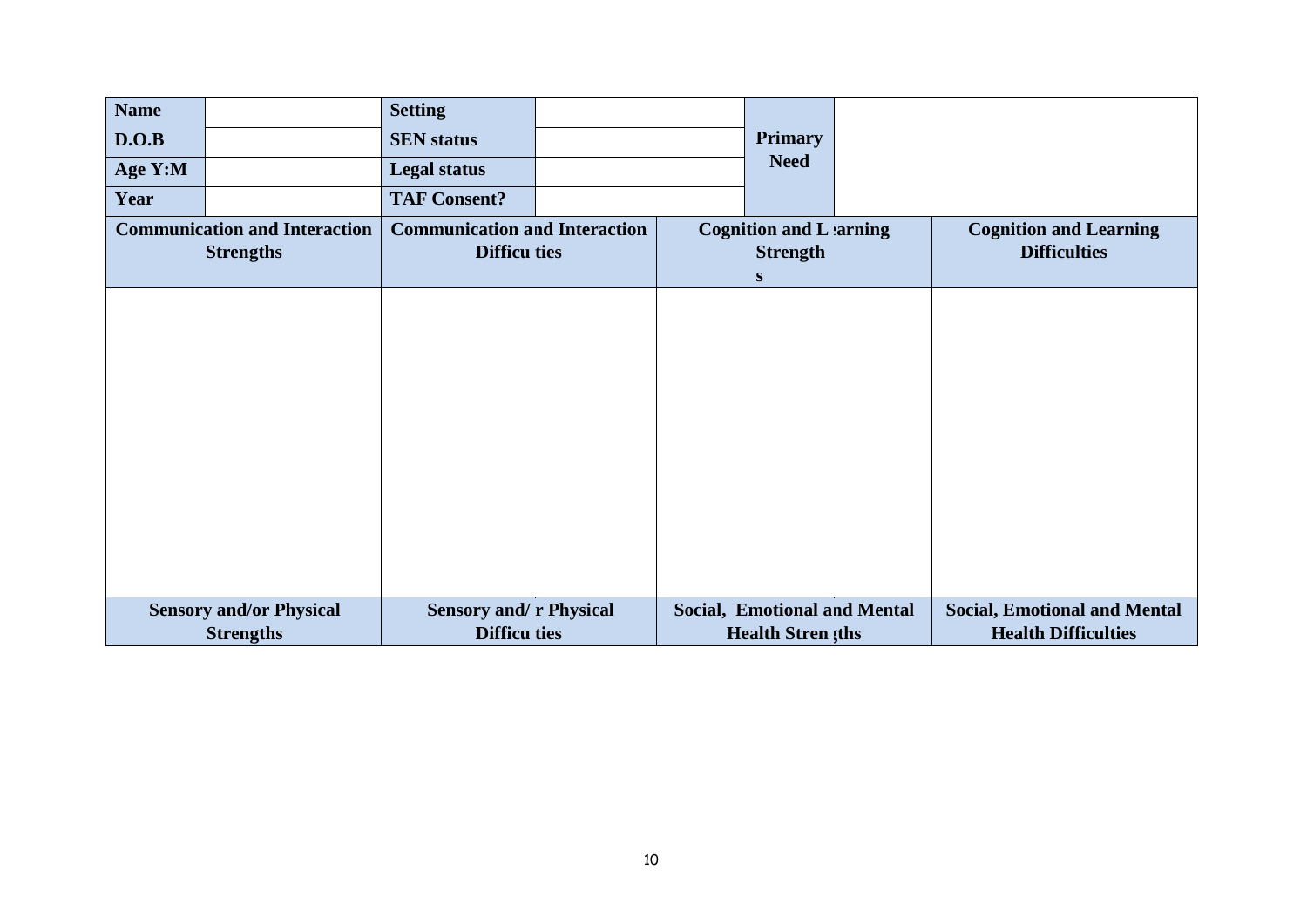

SEND 4a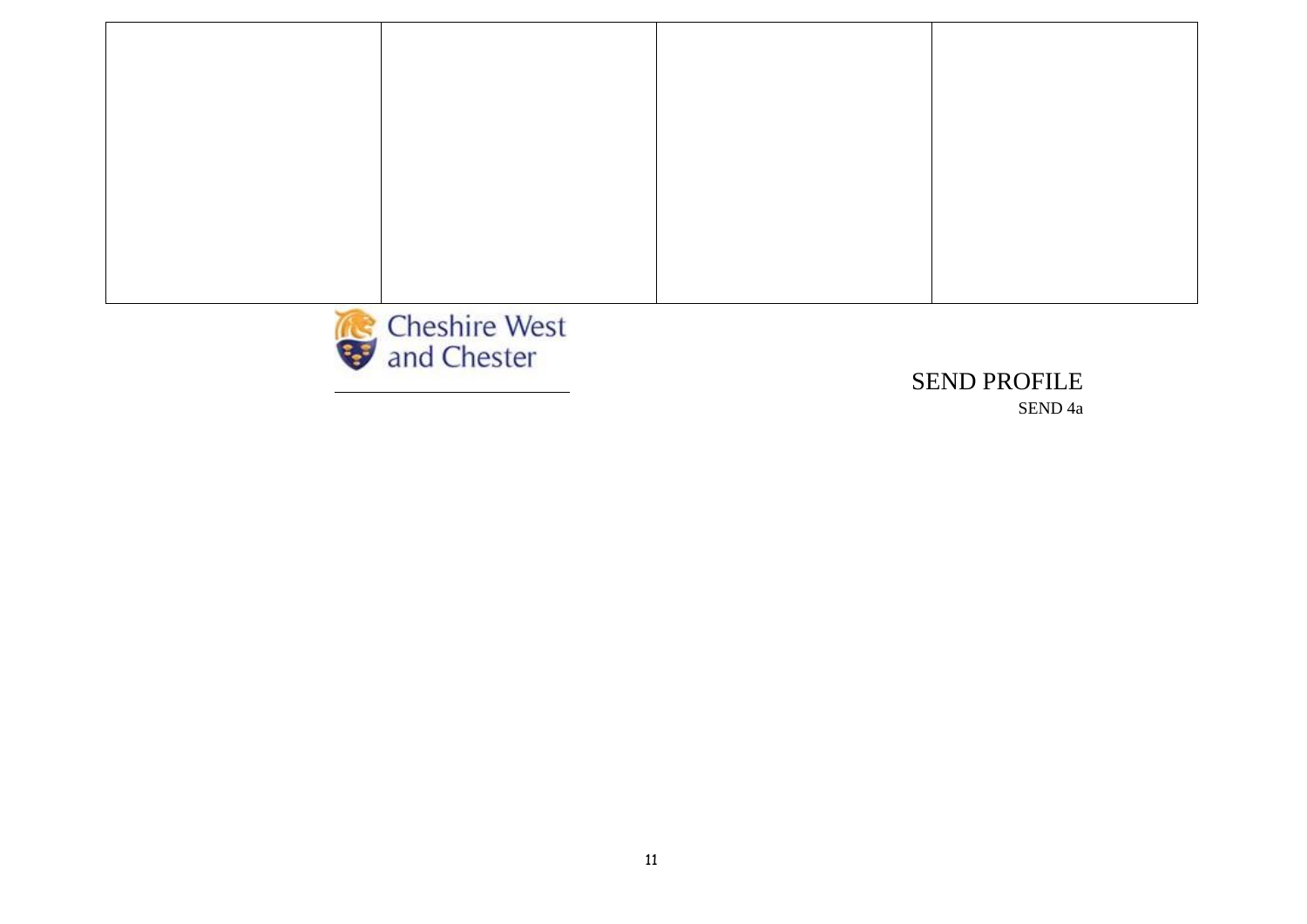|               | <b>Education, Health and Social Care Professional Involvement</b> |             |                                      |                   |  |  |  |
|---------------|-------------------------------------------------------------------|-------------|--------------------------------------|-------------------|--|--|--|
| <b>Agency</b> | <b>Name</b>                                                       | <b>Date</b> | <b>Recommendations and Diagnoses</b> | <b>Evaluation</b> |  |  |  |
|               |                                                                   |             |                                      |                   |  |  |  |
|               |                                                                   |             |                                      |                   |  |  |  |
|               |                                                                   |             |                                      |                   |  |  |  |
|               |                                                                   |             |                                      |                   |  |  |  |
|               |                                                                   |             |                                      |                   |  |  |  |
|               |                                                                   |             |                                      |                   |  |  |  |
|               |                                                                   |             |                                      |                   |  |  |  |
|               |                                                                   |             |                                      |                   |  |  |  |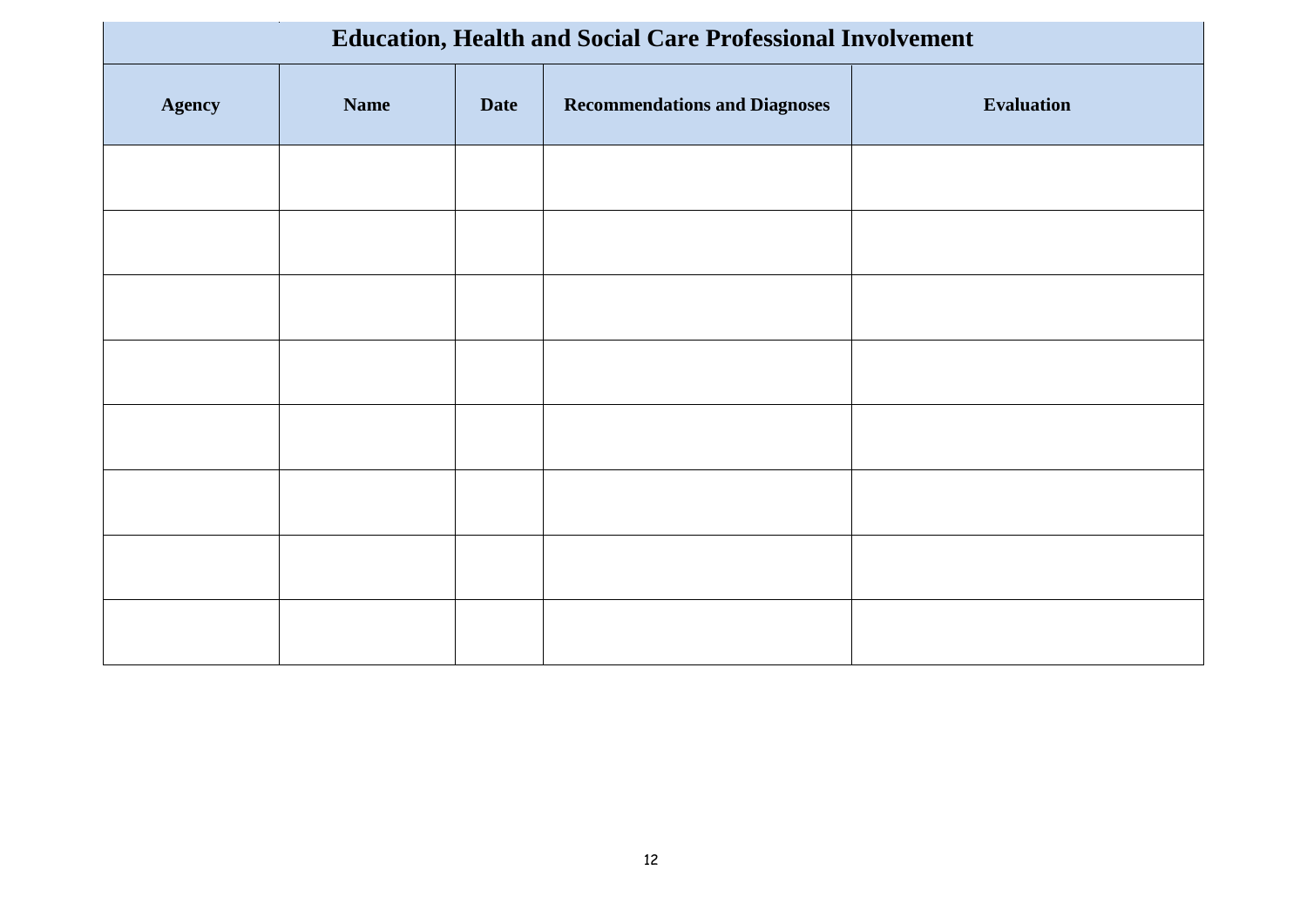|                        | <b>Long Term Outcomes and Personalised Interventions</b> |       |             |                                                    |  |  |  |
|------------------------|----------------------------------------------------------|-------|-------------|----------------------------------------------------|--|--|--|
| Outcome to be achieved | <b>Intervention Type</b>                                 | Ratio | <b>Time</b> | <b>Evaluation - What difference has this made?</b> |  |  |  |
|                        |                                                          |       |             |                                                    |  |  |  |
|                        |                                                          |       |             |                                                    |  |  |  |
|                        |                                                          |       |             |                                                    |  |  |  |
|                        |                                                          |       |             |                                                    |  |  |  |
|                        |                                                          |       |             |                                                    |  |  |  |
|                        |                                                          |       |             |                                                    |  |  |  |
|                        |                                                          |       |             |                                                    |  |  |  |
|                        |                                                          |       |             |                                                    |  |  |  |
|                        |                                                          |       |             |                                                    |  |  |  |
|                        |                                                          |       |             |                                                    |  |  |  |
|                        |                                                          |       |             |                                                    |  |  |  |
|                        |                                                          |       |             |                                                    |  |  |  |
|                        |                                                          |       |             |                                                    |  |  |  |
|                        |                                                          |       |             |                                                    |  |  |  |
|                        |                                                          |       |             |                                                    |  |  |  |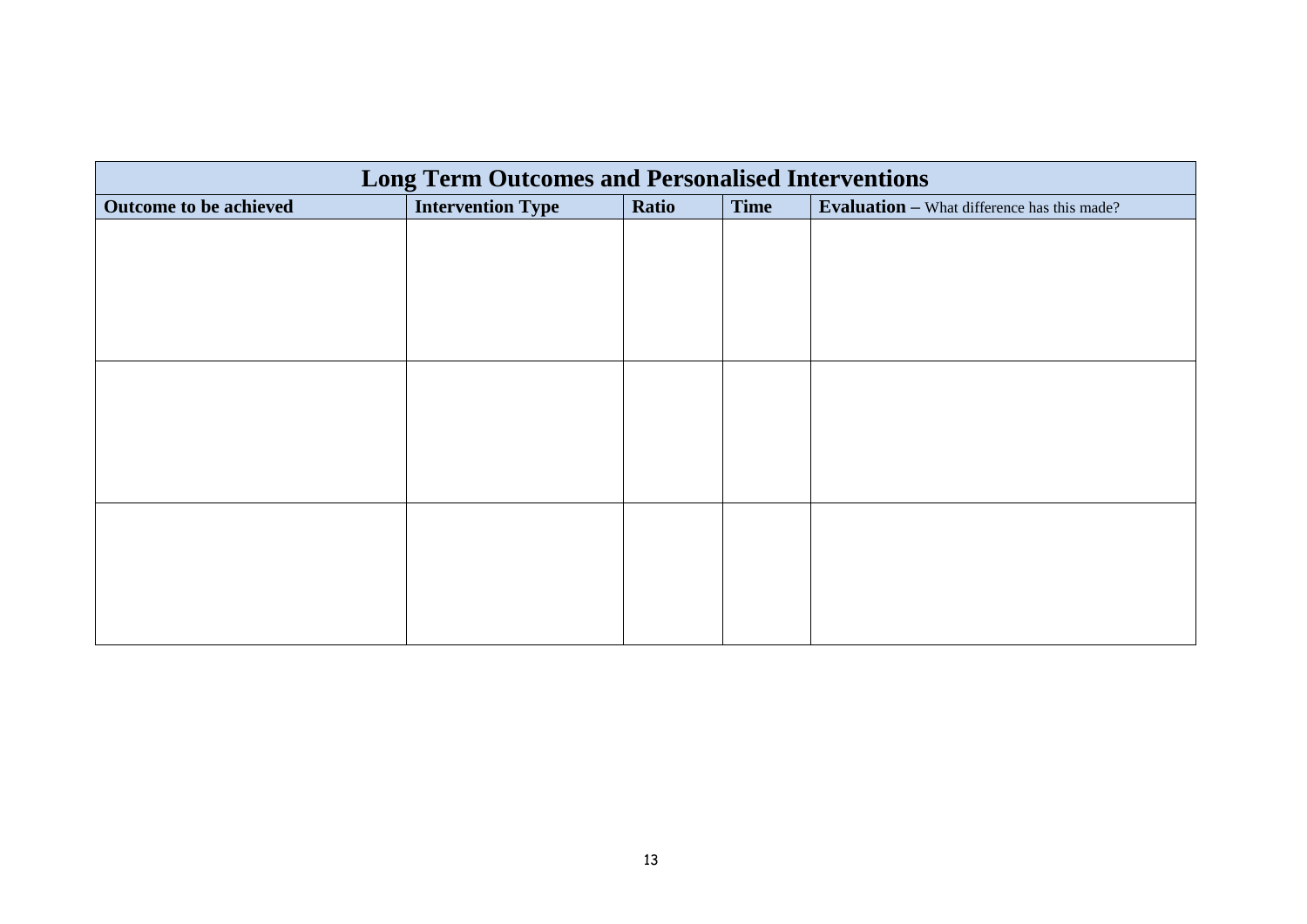| Total hours of personalised intervention per week |             |                                           |  |                      |                             |             |
|---------------------------------------------------|-------------|-------------------------------------------|--|----------------------|-----------------------------|-------------|
| <b>Element 2 Spend Per Year</b>                   | $\mathbf f$ | <b>Element 3 Top Up Spend Per</b><br>Year |  | $\pmb{\mathfrak{L}}$ | <b>Total Spend Per Year</b> | $\mathbf f$ |

|             | <b>Short Term Outcomes and Personalised Interventions</b> |                          |                                                  |  |  |  |  |
|-------------|-----------------------------------------------------------|--------------------------|--------------------------------------------------|--|--|--|--|
| <b>Date</b> | Outcome to be achieved                                    | <b>Intervention type</b> | <b>Evaluation - What difference has it made?</b> |  |  |  |  |
| Autumn      |                                                           |                          |                                                  |  |  |  |  |
| <b>Term</b> |                                                           |                          |                                                  |  |  |  |  |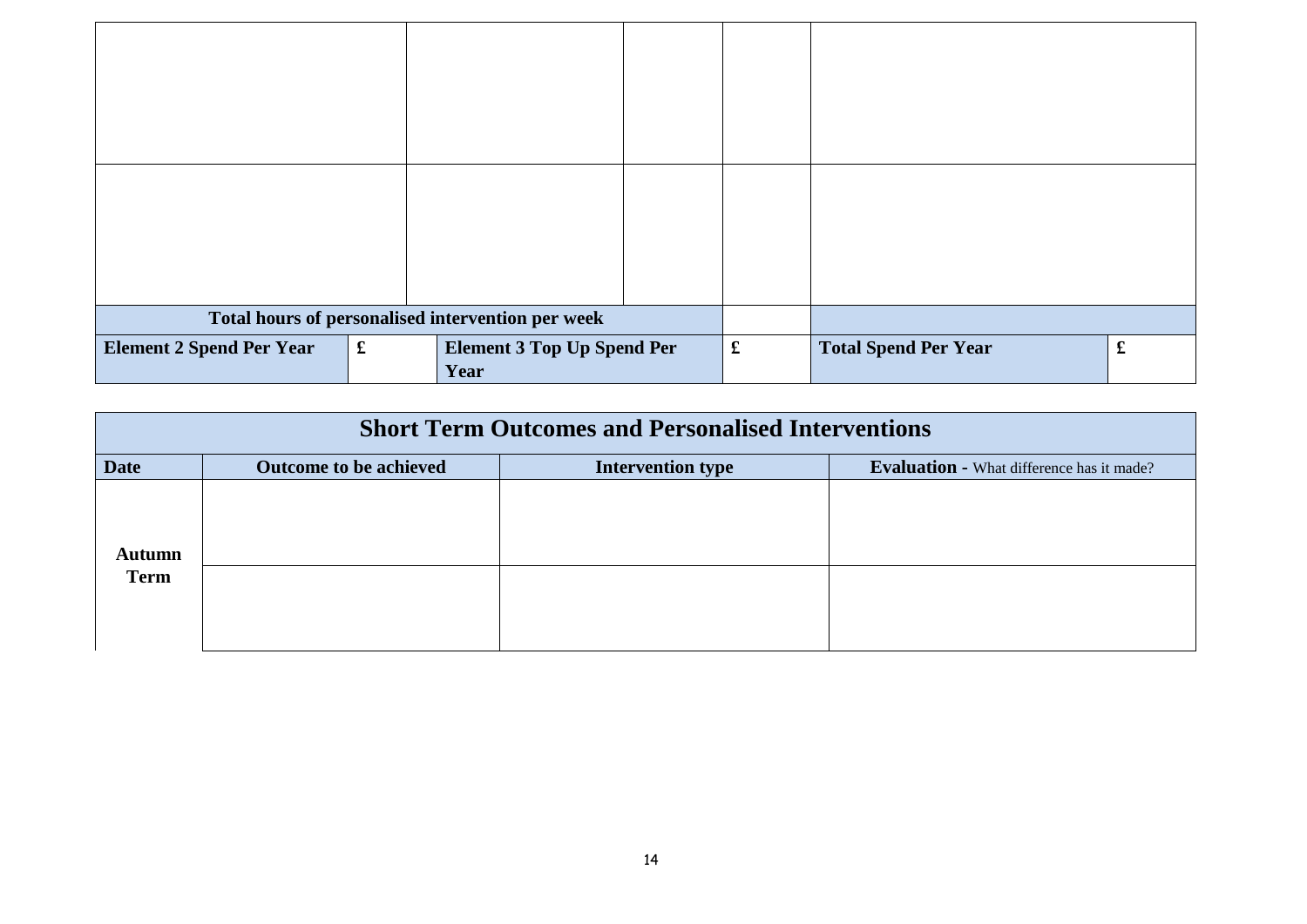| <b>Spring<br/>Term</b>       |  |  |
|------------------------------|--|--|
|                              |  |  |
|                              |  |  |
| <b>Summer</b><br><b>Term</b> |  |  |
|                              |  |  |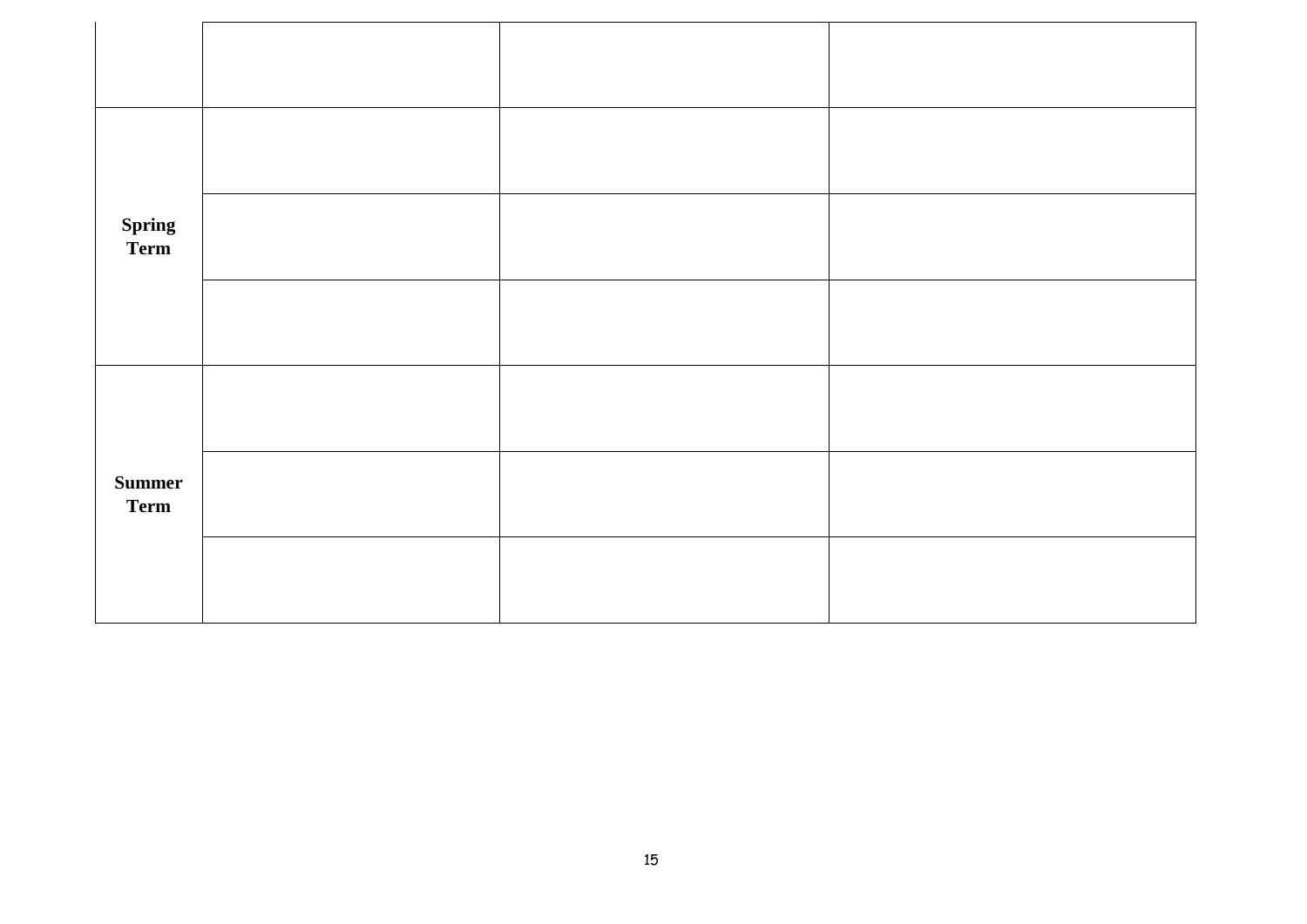|                  |             |        | Plea ie attach a Key to demonstrate what the assessment levels used mean as these will vary from setting to setting. | <b>Assessment of Progress</b> |        |        |        |        |        |
|------------------|-------------|--------|----------------------------------------------------------------------------------------------------------------------|-------------------------------|--------|--------|--------|--------|--------|
| <b>Subject</b>   | <b>EYFS</b> | Year 1 | Year 2                                                                                                               | Year 3                        | Year 4 | Year 5 | Year 6 | Year 7 | Year 8 |
| <b>Speaking</b>  |             |        |                                                                                                                      |                               |        |        |        |        |        |
| <b>Listening</b> |             |        |                                                                                                                      |                               |        |        |        |        |        |
| <b>Reading</b>   |             |        |                                                                                                                      |                               |        |        |        |        |        |
| <b>Writing</b>   |             |        |                                                                                                                      |                               |        |        |        |        |        |
| <b>English</b>   |             |        |                                                                                                                      |                               |        |        |        |        |        |
| <b>Maths</b>     |             |        |                                                                                                                      |                               |        |        |        |        |        |
| <b>Science</b>   |             |        |                                                                                                                      |                               |        |        |        |        |        |
| <b>ICT</b>       |             |        |                                                                                                                      |                               |        |        |        |        |        |

|                                 | <b>Assessment of Progress in Preparation for Adulthood</b><br>Plea e attach a Key to demonstrate what the assessment levels used mean as these will vary from setting to setting. |         |         |         |         |         |  |  |
|---------------------------------|-----------------------------------------------------------------------------------------------------------------------------------------------------------------------------------|---------|---------|---------|---------|---------|--|--|
| <b>Subject</b>                  | Year 9                                                                                                                                                                            | Year 10 | Year 11 | Year 12 | Year 13 | Year 14 |  |  |
| (Add subjects<br>studied below) |                                                                                                                                                                                   |         |         |         |         |         |  |  |
| <b>English</b>                  |                                                                                                                                                                                   |         |         |         |         |         |  |  |
| <b>Maths</b>                    |                                                                                                                                                                                   |         |         |         |         |         |  |  |
|                                 |                                                                                                                                                                                   |         |         |         |         |         |  |  |
|                                 |                                                                                                                                                                                   |         |         |         |         |         |  |  |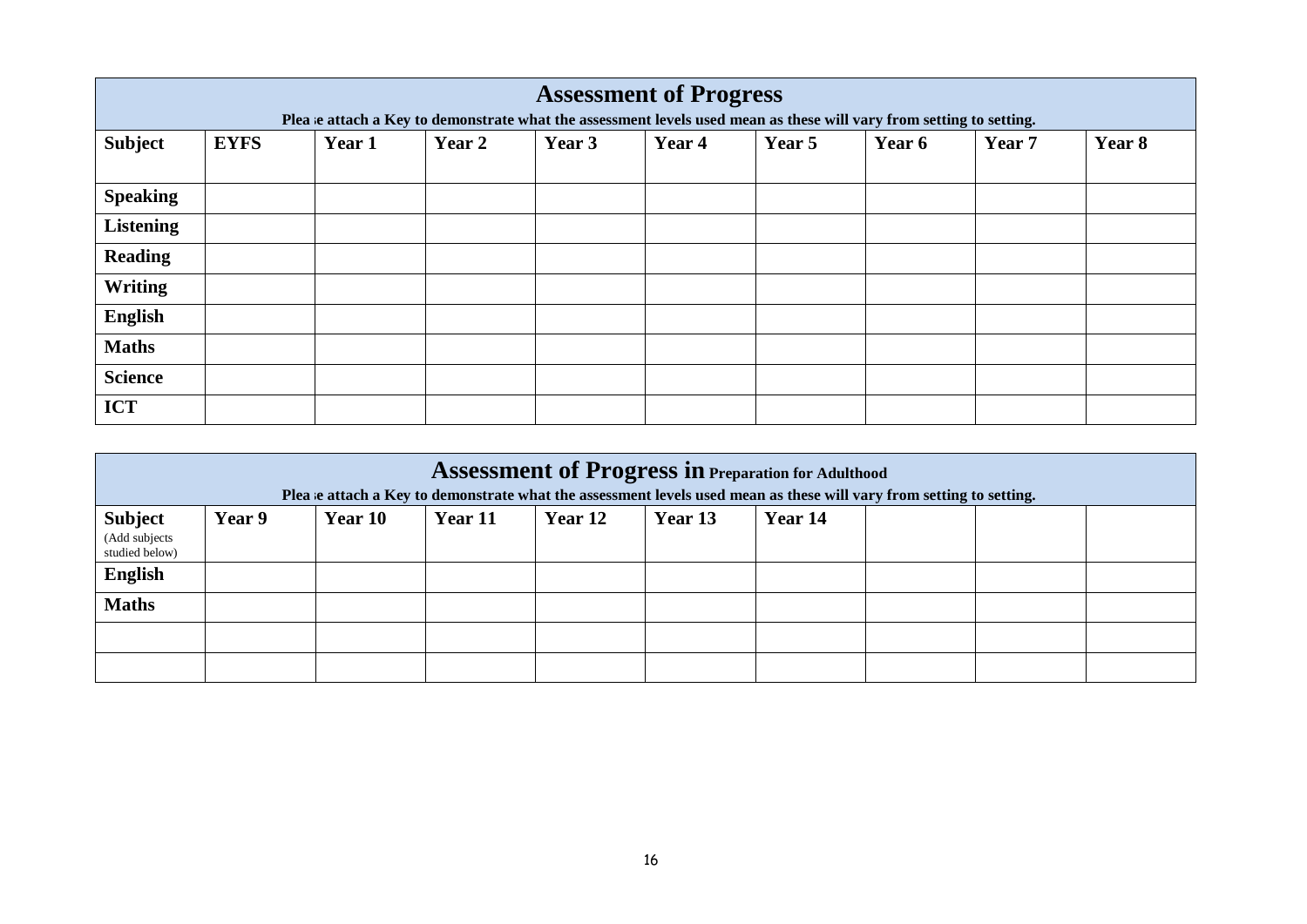|              | <b>Reading and Spelling Assessment Data</b> |                     |     |                                     |     |                                     |     |                                     |  |
|--------------|---------------------------------------------|---------------------|-----|-------------------------------------|-----|-------------------------------------|-----|-------------------------------------|--|
|              |                                             | Name of             |     | <b>Reading Accuracy</b>             |     | <b>Reading Comprehension</b>        |     | <b>Spelling</b>                     |  |
| Date of Test | Age<br><b>Years/months</b>                  | <b>Reading Test</b> | Age | <b>Standardised</b><br><b>Score</b> | Age | <b>Standardised</b><br><b>Score</b> | Age | <b>Standardised</b><br><b>Score</b> |  |
|              |                                             |                     |     |                                     |     |                                     |     |                                     |  |
|              |                                             |                     |     |                                     |     |                                     |     |                                     |  |
|              |                                             |                     |     |                                     |     |                                     |     |                                     |  |
|              |                                             |                     |     |                                     |     |                                     |     |                                     |  |
|              |                                             |                     |     |                                     |     |                                     |     |                                     |  |
|              |                                             |                     |     |                                     |     |                                     |     |                                     |  |
|              |                                             |                     |     |                                     |     |                                     |     |                                     |  |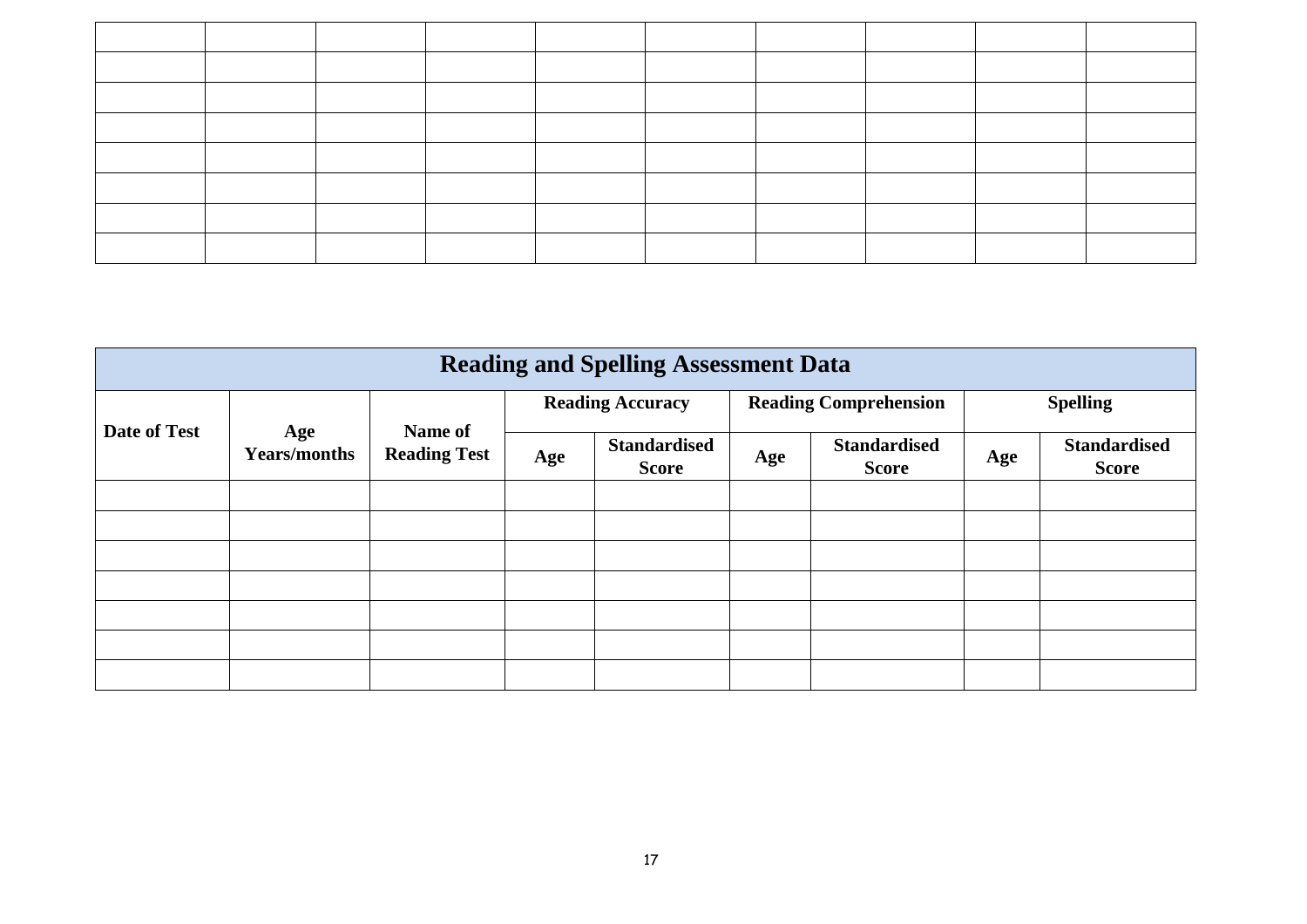| Other Assessment Data (BPVS, NVR, BKSB etc.) |
|----------------------------------------------|
| <b>Test Data</b>                             |
|                                              |
|                                              |
|                                              |
|                                              |
|                                              |
|                                              |
|                                              |
|                                              |
|                                              |
|                                              |

**Significant Achievements; Qualifications; Awards; Certificates; Milestones and Work Experience.**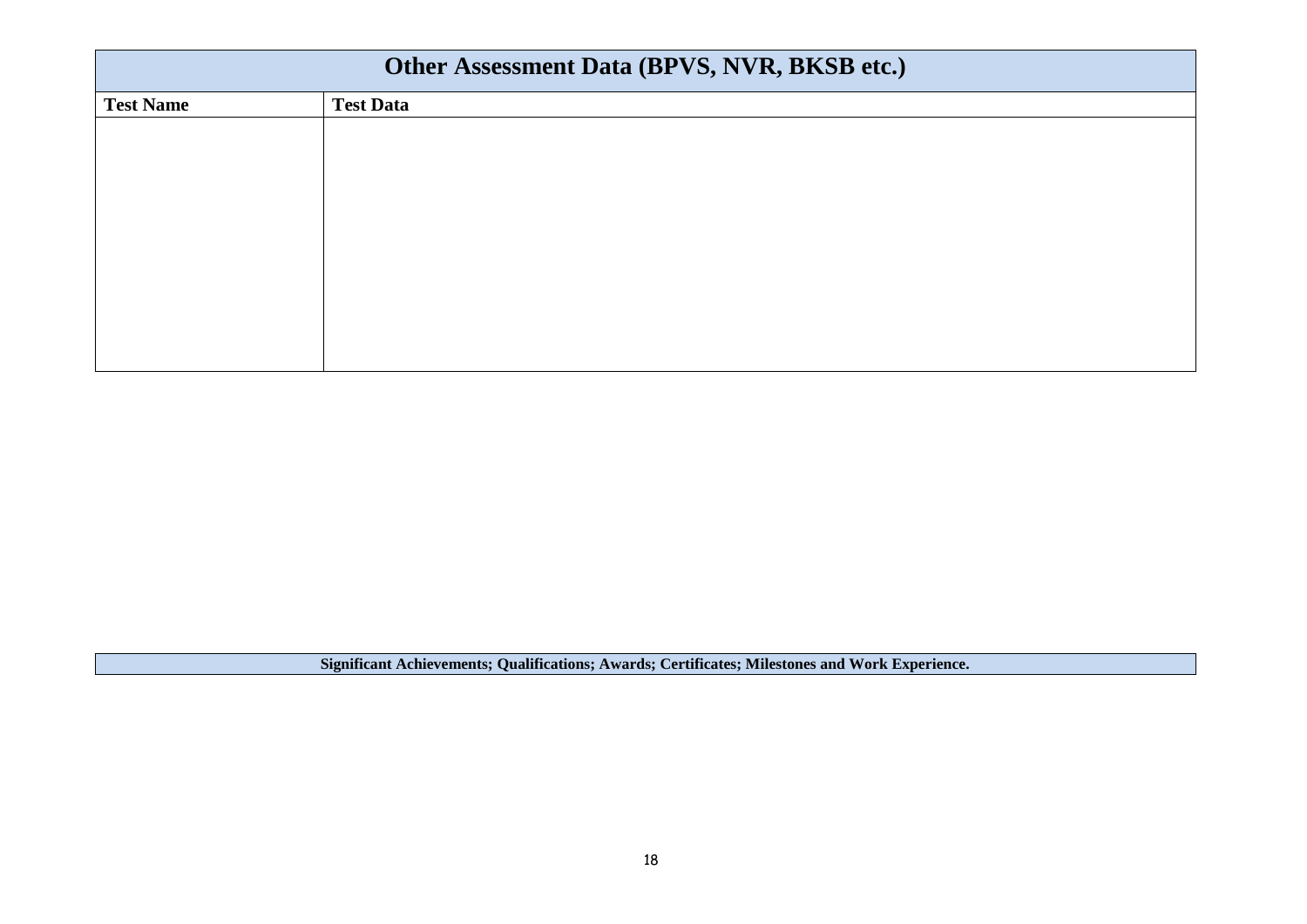| <b>Early Years</b> |  |  |
|--------------------|--|--|
|                    |  |  |
|                    |  |  |
|                    |  |  |
| Key Stage 1        |  |  |
|                    |  |  |
|                    |  |  |
|                    |  |  |
| Key Stage 2        |  |  |
|                    |  |  |
|                    |  |  |
|                    |  |  |
| Key Stage 3        |  |  |
|                    |  |  |
|                    |  |  |
|                    |  |  |
| Key Stage 4        |  |  |
|                    |  |  |
|                    |  |  |
|                    |  |  |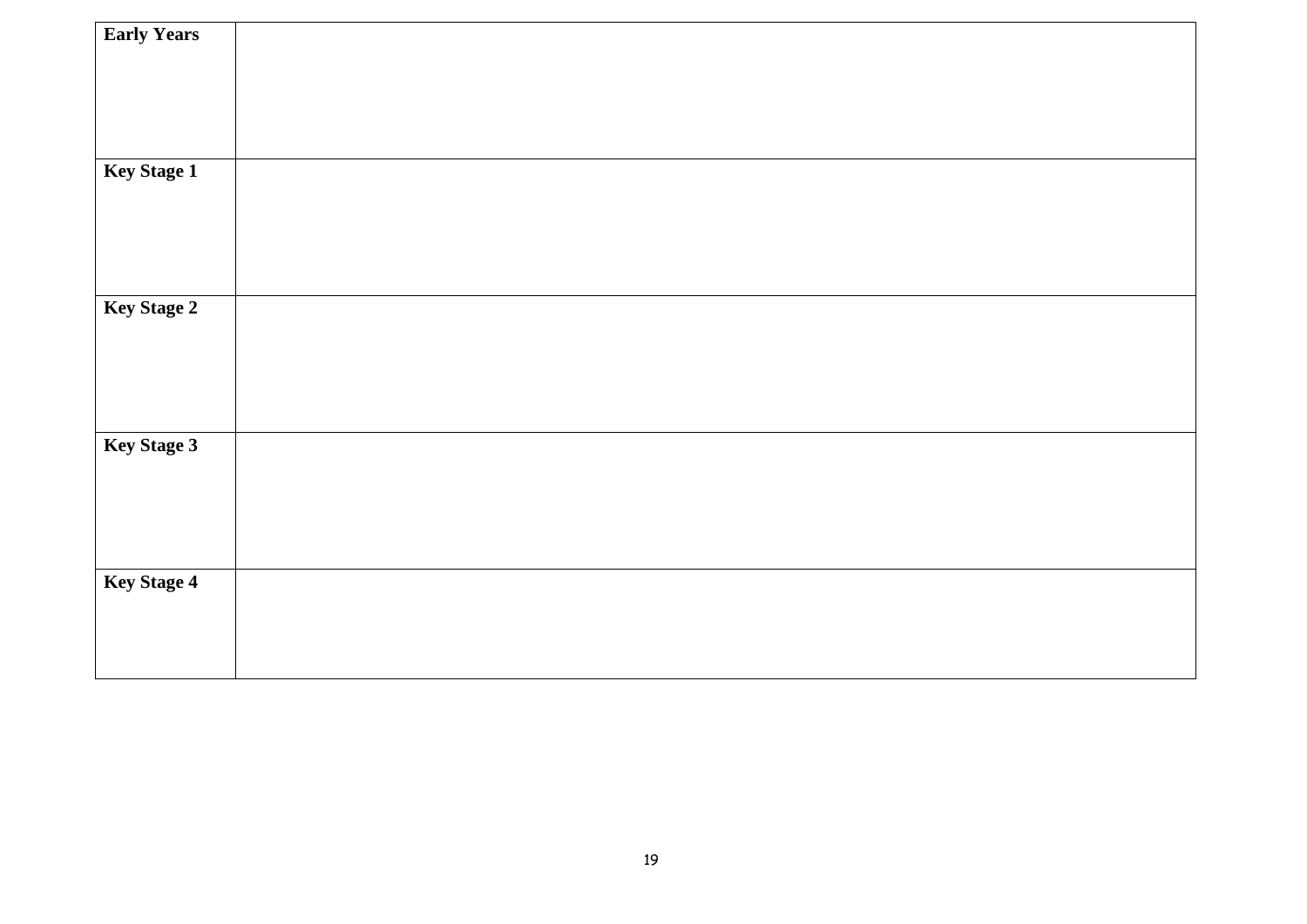| <b>Post 16</b> |  |
|----------------|--|
|                |  |

| <b>Profile completed by:</b>       |                                                                                               | Name:                                                                                                    | Date: |                       |  |  |  |  |
|------------------------------------|-----------------------------------------------------------------------------------------------|----------------------------------------------------------------------------------------------------------|-------|-----------------------|--|--|--|--|
|                                    |                                                                                               |                                                                                                          |       |                       |  |  |  |  |
| <b>Signatures and Declarations</b> |                                                                                               |                                                                                                          |       |                       |  |  |  |  |
| Principal/Head/                    |                                                                                               | I declare that the setting has used a minimum of $\pounds 6,000$ of its Element 2/Place/Element 3 Top Up |       | By ticking below      |  |  |  |  |
| Teacher/                           |                                                                                               | funding (if allocated) to provide personalised intervention to meet this child/young person's special    |       | you confirm that      |  |  |  |  |
| <b>Nonimated</b>                   | educational needs and that this is a true representation of the child/young person's history. | you hold the                                                                                             |       |                       |  |  |  |  |
| RepresentativeD                    | <b>Name</b>                                                                                   | Date:                                                                                                    |       | original, signed      |  |  |  |  |
| eclaration                         | Signature:                                                                                    | <b>Setting name and address:</b>                                                                         |       | documents as          |  |  |  |  |
|                                    |                                                                                               |                                                                                                          |       | submitted             |  |  |  |  |
|                                    |                                                                                               |                                                                                                          |       | electronically to the |  |  |  |  |
|                                    |                                                                                               |                                                                                                          |       | Local Authority.      |  |  |  |  |
|                                    |                                                                                               |                                                                                                          |       | <b>Tick Here:</b>     |  |  |  |  |
|                                    |                                                                                               |                                                                                                          |       |                       |  |  |  |  |